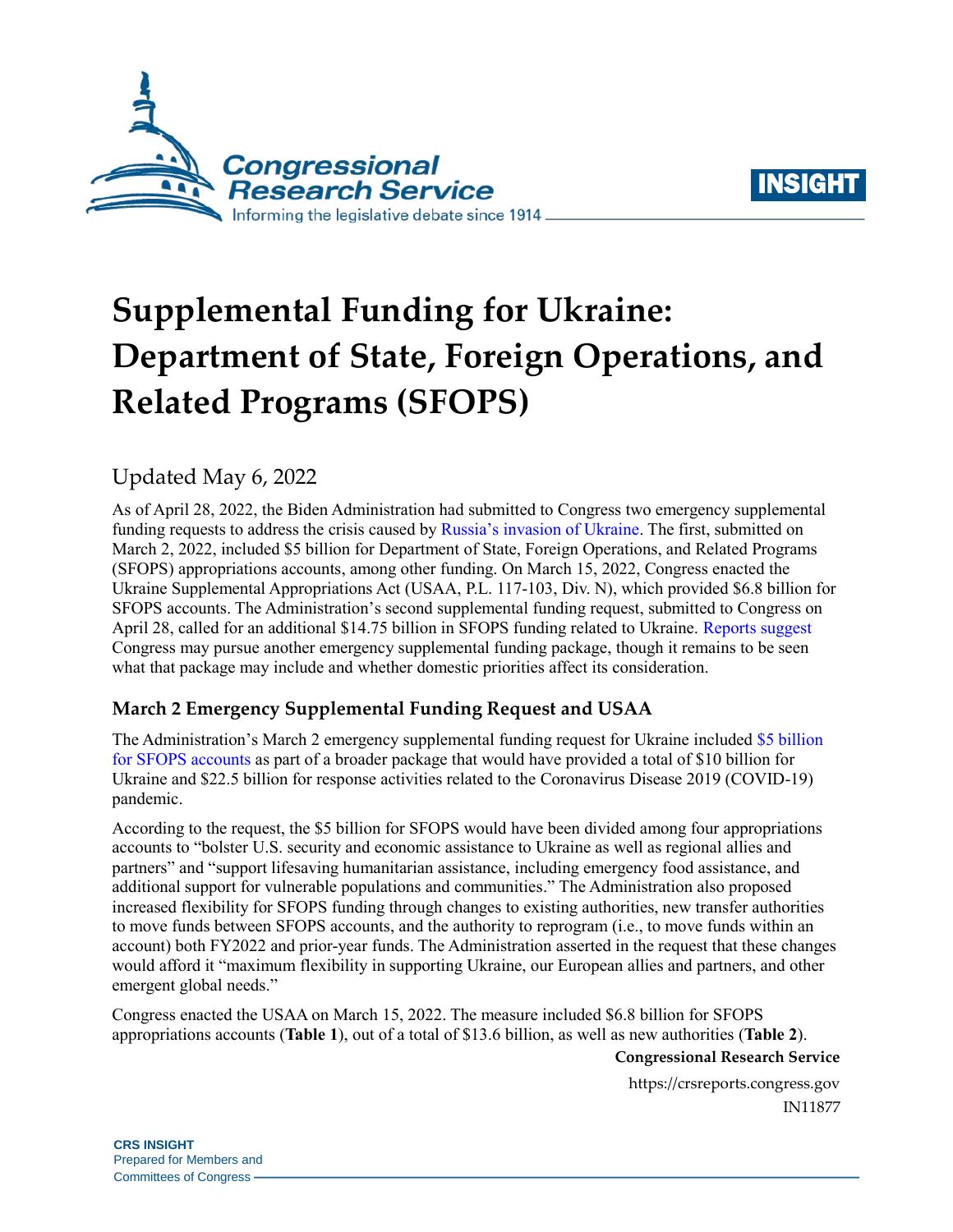## **Table 1. SFOPS Emergency Supplemental Appropriations for Ukraine: March 2 Request and USAA**

(In millions of U.S. current dollars)

<span id="page-1-0"></span>

| <b>Appropriations Account</b>                               | March 2 Request | <b>USAA Enacted</b> |
|-------------------------------------------------------------|-----------------|---------------------|
| Dept. of State Diplomatic Programs                          |                 | 125.00              |
| Dept. of State Office of Inspector General                  |                 | 4.00                |
| U.S. Agency for Global Media                                |                 | 25.00               |
| <b>USAID Operating Expenses</b>                             |                 | 25.00               |
| USAID Office of Inspector General                           |                 | 4.00                |
| International Disaster Assistance                           | 2,000.00        | 2,650.00            |
| <b>Transition Initiatives</b>                               |                 | 120.00              |
| Economic Support Fund                                       | 1,750.00        | 647.00              |
| Assistance for Europe, Eurasia and Central Asia             |                 | 1,120.00            |
| Migration and Refugee Assistance                            | 750.00          | 1,400.00            |
| International Narcotics Control and Law Enforcement (INCLE) |                 | 30.00               |
| Foreign Military Financing (FMF)                            | 500.00          | 650.00              |
| Total                                                       | 5,000.00        | 6,800.00            |

<span id="page-1-1"></span>**Source:** [Letter from OMB Acting Director Shalanda Young,](https://www.whitehouse.gov/wp-content/uploads/2022/03/COVID-and-Ukraine-Supplemental-Funding-Request-Pelosi.pdf) [P.L. 117-103.](http://www.congress.gov/cgi-lis/bdquery/R?d117:FLD002:@1(117+103))

#### **Table 2. Selected SFOPS Authorities: March 2 Request and USAA**

| <b>March 2 Request</b>                                                                                                                                                                                                                                                                     | <b>USAA Enacted</b>                                                                                                                                                                                                |
|--------------------------------------------------------------------------------------------------------------------------------------------------------------------------------------------------------------------------------------------------------------------------------------------|--------------------------------------------------------------------------------------------------------------------------------------------------------------------------------------------------------------------|
| Amend Section 506(a)(1) the Foreign Assistance Act of 1961<br>(FAA, P.L. 87-195) to raise the drawdown maximum by \$1.2<br>billion.                                                                                                                                                        | Amended Section $506(a)(1)$ to raise the drawdown authority<br>to a total of \$3.0 billion.                                                                                                                        |
| Amend Section 614 of the FAA to increase authority by<br>\$250 million.                                                                                                                                                                                                                    | Amended Section $614(a)(4)(A)(ii)$ of the FAA to increase<br>authority from \$250 million to \$500 million. Also amended<br>Section $614(a)(4)(C)$ to adjust existing limitations to higher<br>dollar amounts.     |
| Amend Sections $516(f)$ and $516(g)(1)$ of the FAA (on excess<br>defense articles [EDA]). (The Administration did not cite<br>such sections specifically in its request but proposed waiving<br>both the notification requirement and the \$500 million limit<br>on the provision of EDA). | Allows for the President to transfer EDA to "Ukraine and to<br>allies and partners in Europe" pursuant to Section 516<br>without regard to the notification requirements in Sections<br>$516(f)(1)$ and $516(g)$ . |
| Reprogram regardless of Appropriations Directives. The<br>Administration requested the authority to "reprogram<br>FY2022 and prior-year funds for Ukraine regardless of<br>existing appropriations directives."                                                                            | Provides transfer authorities among accounts, which are "in<br>addition to any other transfer authority provided by law."                                                                                          |

**Source:** [Letter from OMB Acting Director Shalanda Young,](https://www.whitehouse.gov/wp-content/uploads/2022/03/COVID-and-Ukraine-Supplemental-Funding-Request-Pelosi.pdf) [P.L. 117-103.](http://www.congress.gov/cgi-lis/bdquery/R?d117:FLD002:@1(117+103)) **Note:** For more information on the use of Sections 506(a)(1) and 614(a)(4)(A)(ii) of the FAA, see CRS In Focus IF12040, *[U.S. Security Assistance to Ukraine](https://crsreports.congress.gov/product/pdf/IF/IF12040)*, by Christina L. Arabia, Andrew S. Bowen, and Cory Welt.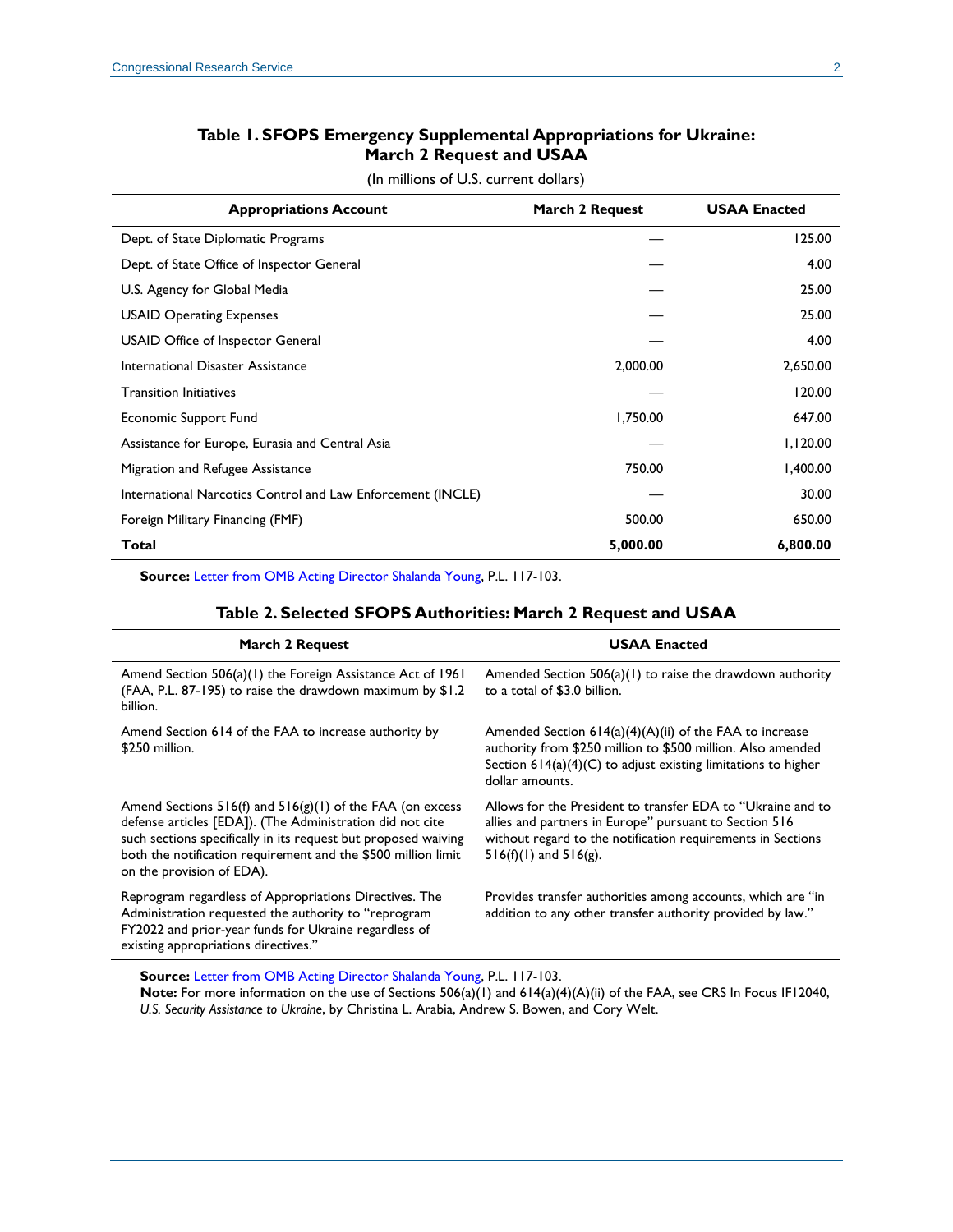### **April 28 Emergency Supplemental Funding Request**

[The Administration's April 28](https://www.whitehouse.gov/wp-content/uploads/2022/04/FY_2022_Emergency_Supplemental_Assistance-to-Ukraine_4.28.2022.pdf) request to Congress calls for \$14.76 billion in emergency supplemental funding for SFOPS accounts, out of a total of \$33 billion requested for Ukraine and the region. The SFOPS request includes

- \$8.76 billion in Economic Support Fund monies, to include \$7.5 billion for "direct" macroeconomic support for the Government of Ukraine," up to \$760 million for "food security and agricultural development programs," and \$500 million for economic and development assistance;
- \$4.5 billion in security assistance, including \$4.0 billion for FMF, \$400 million for INCLE, and \$100 million for Nonproliferation, Antiterrorism, Demining and Related Programs (NADR);
- \$850 million in global humanitarian assistance accounts, including \$700 million in International Disaster Assistance and \$150 million in Migration and Refugee Assistance; and
- \$650 million in the Department of the Treasury's International Programs accounts, including \$500 million for the European Bank for Reconstruction and Development and \$150 million for the Global Agriculture and Food Security Program.

As with the March 2 request, the Administration also proposes amending certain authorities, including raising Section  $506(a)(1)$  drawdown authority by \$5.0 billion (to a total of \$8.0 billion) and increasing Section 614 authority by \$500 million (to a total of \$1.0 billion), among others.

#### **Outlook**

Reports suggest there is relatively broad congressional support for further emergency supplemental funding for Ukraine but that [differing views](https://www.reuters.com/world/biden-looks-congress-oligarchs-more-cash-help-ukraine-2022-04-28/) over proposed supplemental funding for COVID-19, as well as on other [domestic issues,](https://www.politico.com/news/2022/04/28/white-houses-ukraine-aid-bid-00028430) may affect its consideration. Some Members may advocate for a stand-alone Ukraine emergency supplemental in an effort to pass the measure more quickly; others may see the bill's urgency as creating an opportunity to provide emergency funding to address a broader range of issues.

A key consideration for Congress is how much funding and decisionmaking flexibility to grant the executive branch. Congress accepted the majority of the changes to SFOPS authorities requested by the Administration on March 2 in the USAA, and provided more funding than was requested. Whether or not lawmakers will respond in a similar manner to the April 28 request remains to be seen. Congress may choose to enact the additional supplemental funding but not any of the requested authorities, or, conversely, provide more flexible authorities for the use of previously appropriated funds without providing new funding. Congress also may choose to grant certain authorities on a time-limited basis, such that they apply only to the funds enacted in the supplemental package. This approach would grant executive agencies some additional flexibilities to address this crisis—and potentially set precedent for future such emergencies—but not change statute in the long term. Another possibility is that Congress may accept the proposed changes in full and without a time limitation, with potentially broader implications for the allocation and congressional oversight of assistance for years to come.